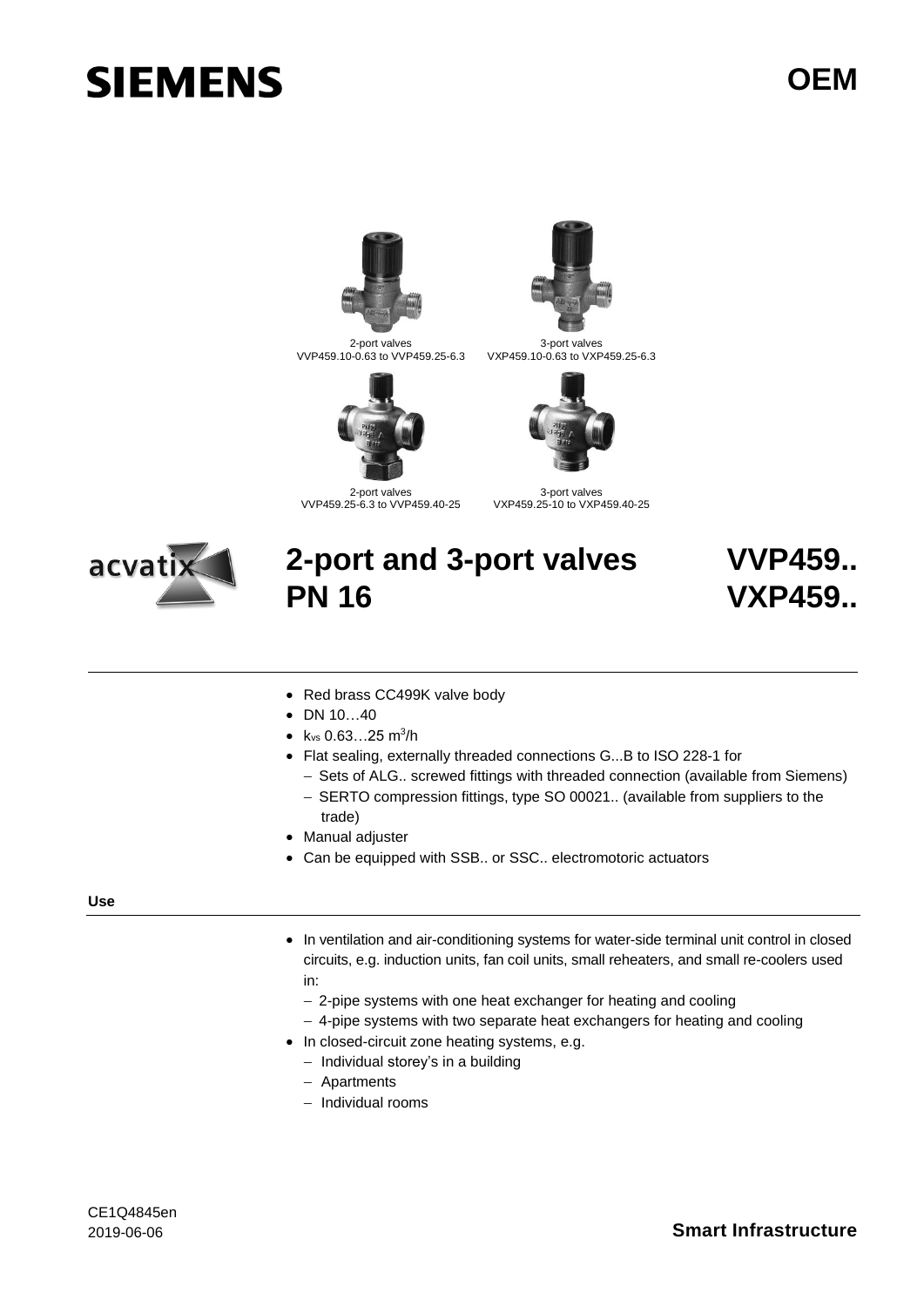#### **Type summary**

| <b>VVP459</b>  | <b>VXP459</b>  | <b>DN</b> | <b>Connection</b>   | $k_{vs}$                | $k_{vs}$ <sup>1)</sup> | $S_{v}$ |
|----------------|----------------|-----------|---------------------|-------------------------|------------------------|---------|
| 2-port         | 3-port         |           |                     | $A \rightarrow AB$      | $B \rightarrow AB$     |         |
|                |                |           |                     | $\text{Im}^3/\text{hl}$ | $\text{[m}^3/\text{h}$ |         |
| VVP459.10-0.63 | VXP459.10-0.63 |           |                     | 0.63                    | 0.44                   |         |
| VVP459.10-1    | VXP459.10-1    | 10        | $G \frac{1}{2}B$    | 1.0                     | 0.70                   |         |
| VVP459.10-1.6  | VXP459.10-1.6  |           |                     | 1.6                     | 1.12                   |         |
| VVP459.15-2.5  | VXP459.15-2.5  | 15        | $G \frac{3}{4}B$    | 2.5                     | 1.75                   | > 50    |
| VVP459.20-4    | VXP459.20-4    | 20        | G <sub>1</sub> B    | 4.0                     | 2.80                   |         |
| VVP459.25-6.3  | VXP459.25-6.3  |           | G 1 <sup>/4</sup> B | 6.3                     | 4.40                   |         |
| VVP459.25-10   | VXP459.25-10   | 25        | G 1½B               | 10                      |                        |         |
| VVP459.32-16   | VXP459.32-16   | 32        | G <sub>2</sub> B    |                         | 16                     | >100    |
| VVP459.40-25   | VXP459.40-25   | 40        | G 2¼B               | 25                      |                        |         |

**1)** Valid for 3-port version only

 $DN =$  Nominal size

 $k_{vs}$  = Nominal flow rate of cold water (5...30 °C) through the fully open valve (H<sub>100</sub>) at a differential pressure of 100 kPa (1 bar)

 $S_v$  = Rangeability  $k_{vs} / k_{vr}$ 

 $k_{vr}$  = Smallest  $k_v$  value, at which the flow characteristic tolerances can still be maintained at a differential pressure of 100 kPa (1 bar)

#### **Accessories**

| <b>Product</b><br>no. | Stock no.  | <b>Description</b>                                                             |
|-----------------------|------------|--------------------------------------------------------------------------------|
| ALG2                  | ALG.2      | Set of 2 fittings with threaded connections for 2-port valves, consisting of 2 |
| ALG2B                 | S55846-Z1. | union nuts, 2 discs and 2 flat seals.                                          |
|                       |            | ALG2B are brass fittings, for media temperatures up to 100 °C.                 |
| ALG.3                 | ALG.3      | Set of 3 fittings with threaded connections for 2-port valves, consisting of 3 |
| ALG.3B                | S55846-Z1. | union nuts, 3 discs and 3 flat seals.                                          |
|                       |            | ALG3B are brass fittings, for media temperatures up to 100 °C.                 |
| ASZ6.5                | ASZ6.5     | Electric stem heating element, AC 24 V / 30 W, required for media below        |
|                       |            | 0 °C                                                                           |

#### **Ordering**

| Example: | Product number | Stock number. | Description       | Quantity |
|----------|----------------|---------------|-------------------|----------|
|          | VXP459.10-1    | VXP459.10-1   | 3-port valve      | 20       |
|          | ALG132         | <b>ALG132</b> | Set of 2 fittings | 20       |

### Delivery

The valves are delivered in optimized multipacks. The following minimum order quantities apply:

| <b>Type</b>                   | <b>Quantity per package</b> |  |  |  |
|-------------------------------|-----------------------------|--|--|--|
| VVP459.10-0.63 to VVP459.20-4 | 20                          |  |  |  |
| VXP459.10-0.63 to VXP459.20-4 |                             |  |  |  |
| VVP459.25-10                  | 10                          |  |  |  |
| VXP459.25-10                  |                             |  |  |  |
| VVP459.25-6.3                 | 9                           |  |  |  |
| VXP459.25-6.3                 |                             |  |  |  |
| VVP459.32-16                  | 6                           |  |  |  |
| VXP459.32-16                  |                             |  |  |  |
| VVP459.40-25                  |                             |  |  |  |
| VXP459.40-25                  | 5                           |  |  |  |

Valves, actuators and accessories are packed and supplied separately. See overview, page 10.

# **Spare parts, rev. no.**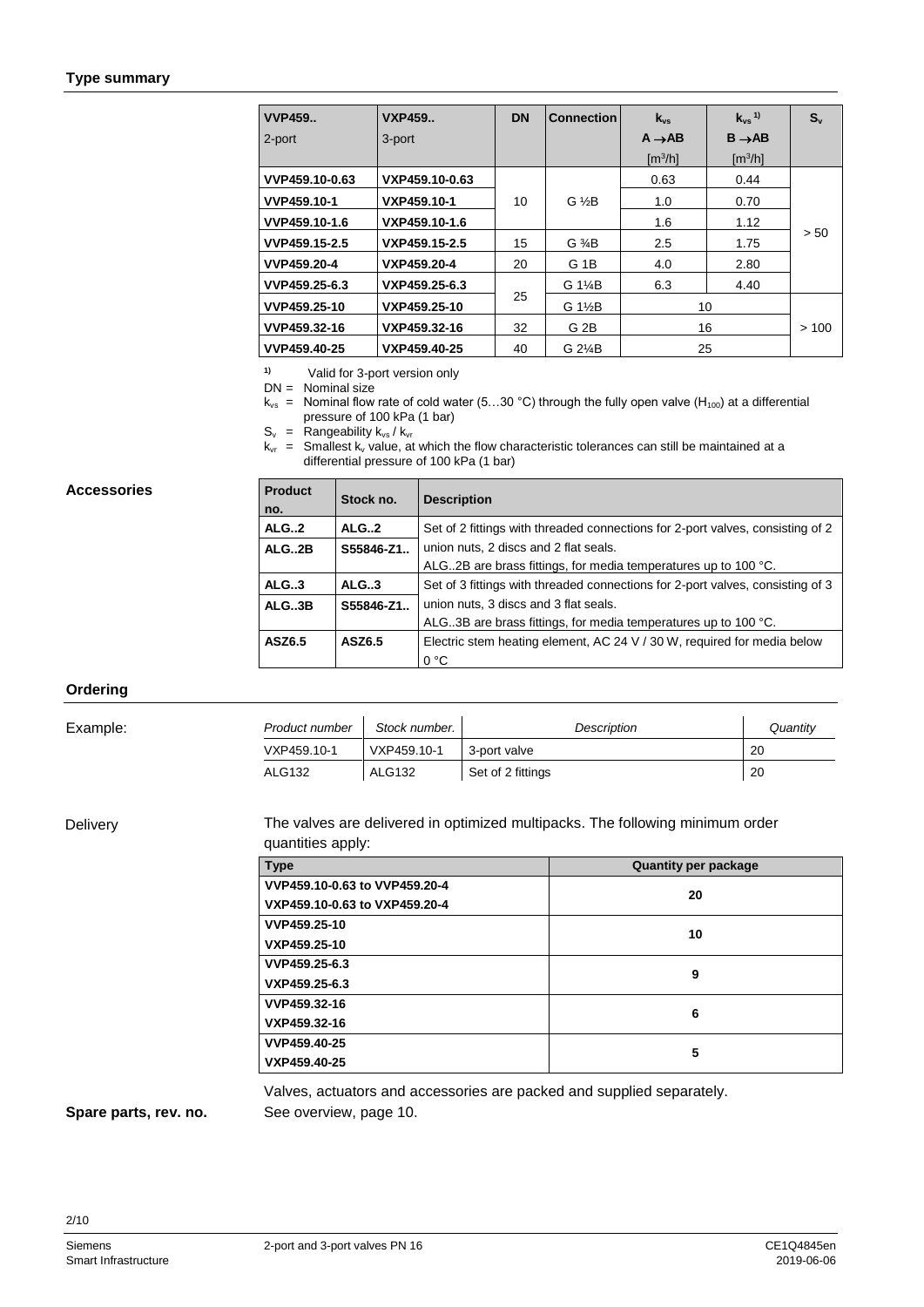# **Equipment combinations**

| <b>Valves</b>         | <b>Connection</b> | <b>Actuators</b>        |              | <b>Set of fittings</b>  |              |                     |                       |               |  |
|-----------------------|-------------------|-------------------------|--------------|-------------------------|--------------|---------------------|-----------------------|---------------|--|
|                       |                   | SSB                     |              | <b>SSC</b>              |              |                     |                       |               |  |
|                       |                   | $\Delta p_{\text{max}}$ | $\Delta p_s$ | $\Delta p_{\text{max}}$ | $\Delta p_s$ | Malleable cast iron |                       | <b>Brass</b>  |  |
|                       |                   |                         |              | [kPa]                   |              | Type / Stock no.    | <b>Type</b>           | Stock no.     |  |
| VVP459.10-0.63 to 1.6 | $G \frac{1}{2}B$  | 400                     | 725          |                         |              |                     | ALG132 <sup>1)</sup>  | <b>ALG132</b> |  |
| VVP459.15-2.5         | $G \frac{3}{4}B$  | 350                     | 350          |                         |              |                     | ALG142 <sup>1)</sup>  | <b>ALG142</b> |  |
| VVP459.20-4           | G <sub>1B</sub>   | 350                     | 350          | 350                     | 350          | <b>ALG152</b>       | ALG152B $^{2}$        | S55846-Z100   |  |
| VVP459.25-6.3         | G 1¼B             | 300                     | 300          | 300                     | 300          | <b>ALG202</b>       | ALG202B <sup>2)</sup> | S55846-Z102   |  |
| VVP459.25-10          | G 1½B             |                         |              | 300                     | 300          | <b>ALG252</b>       | ALG252B $^{2}$        | S55846-Z104   |  |
| VVP459.32-16          | G <sub>2B</sub>   |                         |              | 175                     | 175          | <b>ALG322</b>       | ALG322B $^{2}$        | S55846-Z106   |  |
| VVP459.40-25          | G 2¼B             |                         |              | 75                      | 75           | <b>ALG402</b>       | ALG402B $^{2}$        | S55846-Z108   |  |
| VXP459.10-0.63 to 1.6 | $G \frac{1}{2}B$  | 400                     |              |                         |              |                     | ALG133 <sup>1)</sup>  | ALG133        |  |
| VXP459.15-2.5         | G 3⁄4B            | 350                     |              |                         |              |                     | ALG143 <sup>1)</sup>  | <b>ALG143</b> |  |
| VXP459.20-4           | G 1B              | 350                     |              | 350                     |              | <b>ALG153</b>       | ALG153B $^{2}$        | S55846-Z101   |  |
| VXP459.25-6.3         | G 1¼B             | 300                     |              | 300                     |              | ALG203              | ALG203B $^{2)}$       | S55846-Z103   |  |
| VXP459.25-10          | G 1½B             |                         |              | 300                     |              | <b>ALG253</b>       | ALG253B $^{2}$        | S55846-Z105   |  |
| VXP459.32-16          | G 2B              |                         |              | 175                     |              | ALG323              | ALG323B $^{2}$        | S55846-Z107   |  |
| VXP459.40-25          | G 2¼B             |                         |              | 75                      |              | ALG403              | ALG403B $^{2)}$       | S55846-Z109   |  |

1) Connecting thread, pipe side: Internally threaded

2) Medium temperature: max. 100 °C

 $\Delta p_{\text{max}}$  = Maximum permissible differential pressure across valve's control path, valid for the entire actuating range of the motorized valve.

 $\Delta p_s$  = Maximum permissible differential pressure at which the motorized valve will close securely against the pressure (close off pressure).

#### **Actuator overview**

| <b>Actuator</b> | <b>Operating</b> | <b>Positioning</b> | <b>Positioning</b>             | <b>Positioning</b> |                         | Data  |
|-----------------|------------------|--------------------|--------------------------------|--------------------|-------------------------|-------|
|                 | voltage          | signal             | time                           | force              | with $k_{vs}$           | sheet |
| <b>SSB319</b>   | AC 230 V         |                    |                                |                    |                         |       |
| <b>SSB819</b>   | AC 24 V          |                    | 3-position<br>150 <sub>s</sub> |                    | to 6.3 $m^3/h$          | Q4891 |
| <b>SSB619</b>   | AC/DC 24 V       | DC $010$ V         | 75 s                           |                    |                         |       |
| <b>SSC319</b>   | AC 230 V         |                    |                                |                    | from $4 \text{ m}^3$ /h | Q4895 |
| <b>SSC819</b>   | AC 24 V          | 3-position         | 150 <sub>s</sub>               | 300 N              |                         |       |
| <b>SSC619</b>   | AC/DC 24 V       | DC $010$ V         | 30 <sub>s</sub>                |                    |                         |       |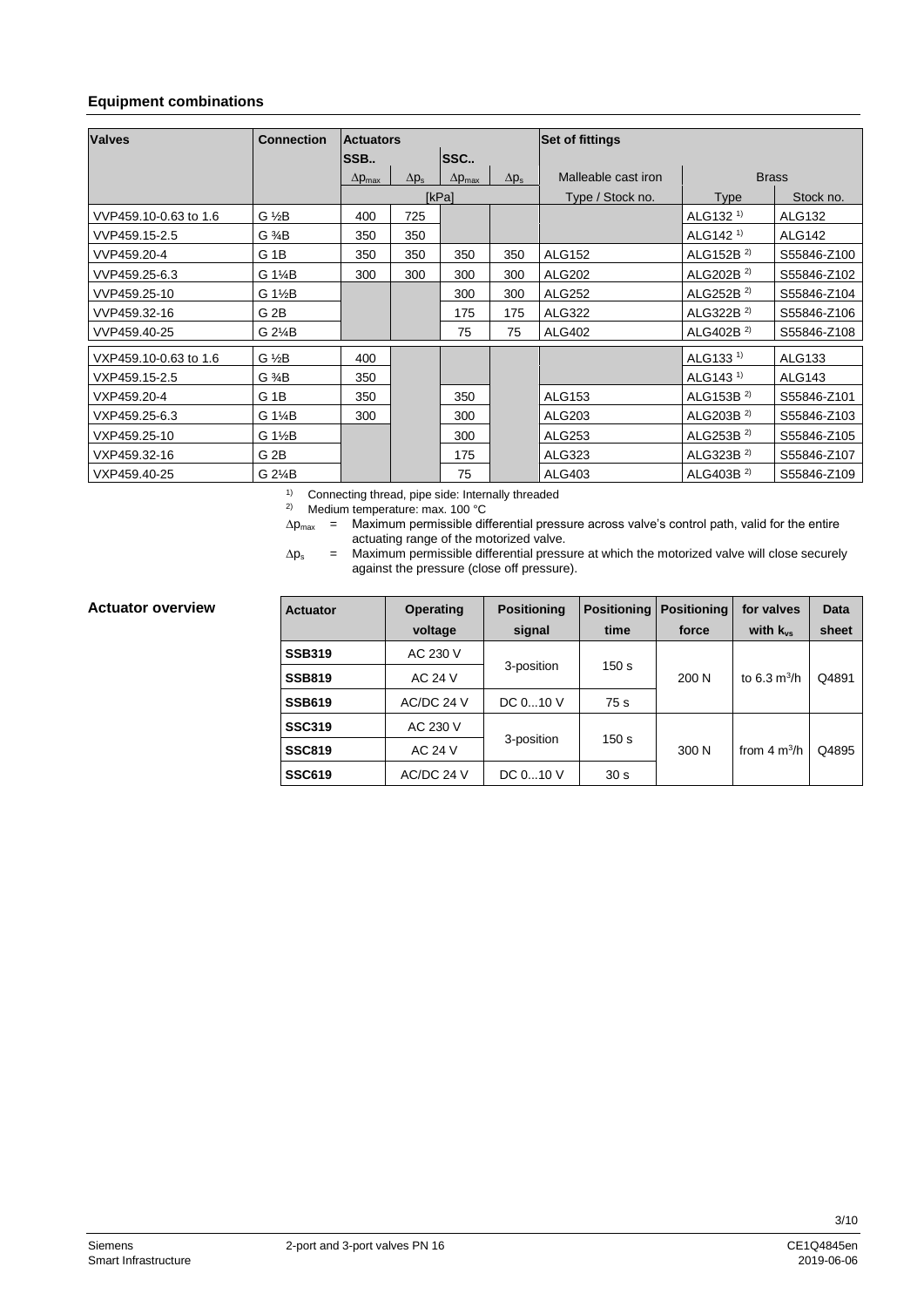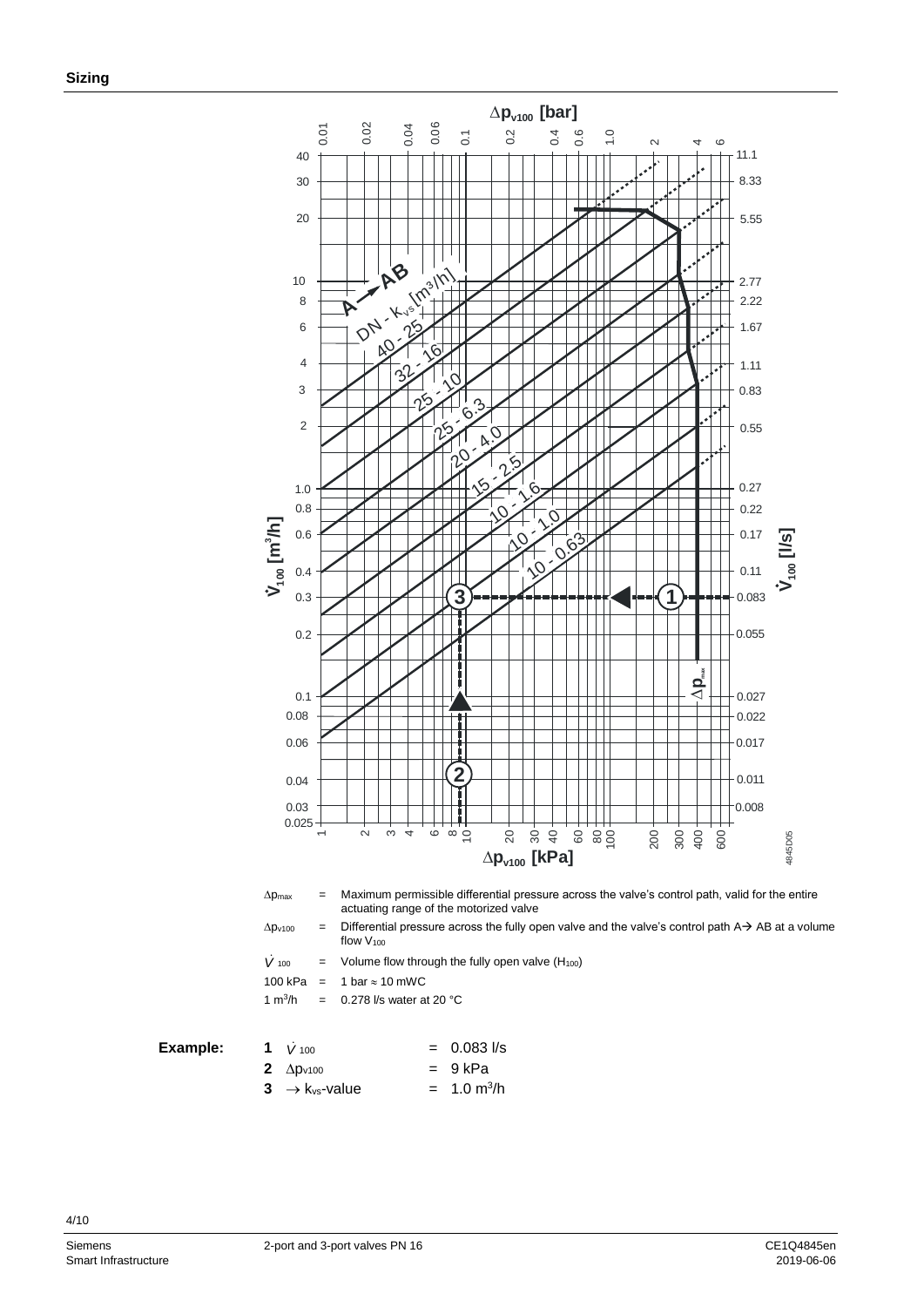# **Valve flow characteristic**



The kvs-values in bypass B for valve types V..45.10.. to V..45.25-6.3 represent only 70 % of the k<sub>vs</sub>-value in the straight-through control path  $A \rightarrow AB$  (for other types 100 %). This compensates for the flow resistance of the heat exchanger or radiator, so as to keep the overall flow rate  $\dot{\vee}_{100}$  as constant as possible.

## **Engineering notes**

| <b>Valve construction</b>                           | <b>Valve series</b>               |                | Valve flow in control mode | Valve stem       |                                                                         |                            |
|-----------------------------------------------------|-----------------------------------|----------------|----------------------------|------------------|-------------------------------------------------------------------------|----------------------------|
|                                                     |                                   | <b>Inlet A</b> | Inlet B                    | <b>Outlet AB</b> | <b>Retracted</b>                                                        | <b>Extended</b>            |
| 2-port valves<br>4845Z12<br>AB                      | <b>VVP459</b><br>Æ                | variable       |                            | variable         | ▅▅⊿<br>opens                                                            | vА<br>closes               |
| 3-port valves<br>AB<br>A<br>4845Z13<br>$B^{\prime}$ | <b>VXP459</b><br>$\frac{A}{B}$ AB | variable       | variable                   | constant         | Æ<br>opens<br><b>AB</b><br>в<br>closes                                  | closes<br>≻Æ<br>в<br>opens |
| <b>Warning!</b>                                     |                                   |                |                            |                  | The direction of flow must be as indicated by the arrow, i.e. only from |                            |

**The direction of flow must be as indicated by the arrow, i.e. only from**   $A \rightarrow AB$  and  $B \rightarrow AB$ .

**The 3-port valve types VXP459.. may only be used as mixing valves.** We recommend installing the valves in the return pipe, as the temperatures are lower for applications in heating systems, which in turn, extends the stem sealing gland's life.

Always use a strainer upstream of the valve to increase the valve's functional reliability. Recommendation: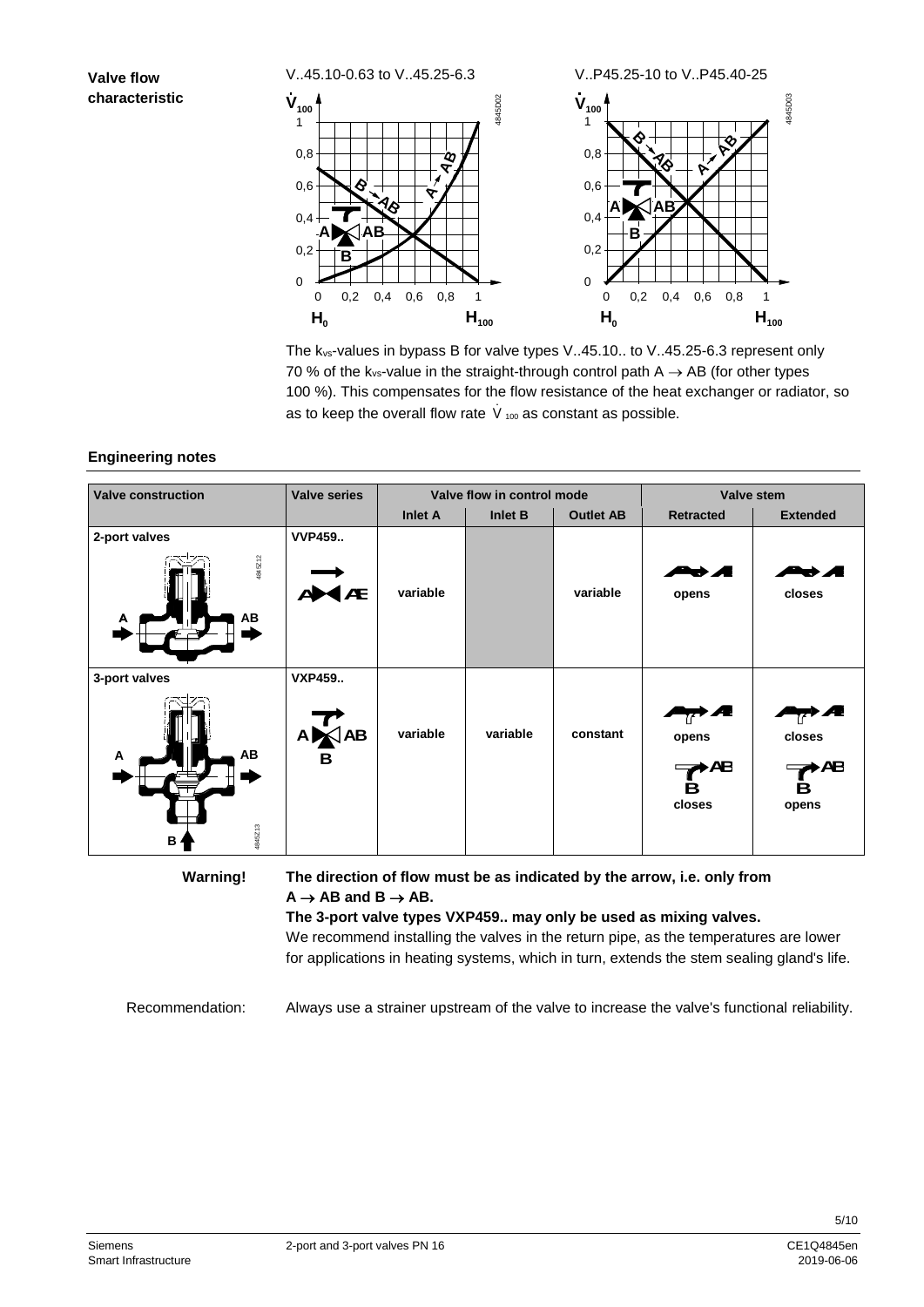Both valve and actuator can easily be assembled at the mounting location. Neither special tools nor adjustments are required.

The valve is supplied with Mounting Instructions 4 319 9526 0.

**Orientation** 



#### **Commissioning notes**

 $\triangle$ **Commission the valve only if the manual knob or actuator have been mounted correctly. Manual adjustment** The straight-through path  $A \rightarrow AB$  can be opened electrically via the actuator, or manually. With three-port valves, this throttles or closes bypass B.

Manually, path A  $\rightarrow$  AB can only be opened to 70 % (bypass closes to 30 %). The valves with kvs values 10, 16 and 25 can be fully opened whereas the bypass can be fully closed.

The valves are closed by a return spring.

#### **Maintenance**

|                     | V.P45. valves require no maintenance.                                                                                                                                                                                                                                                          |
|---------------------|------------------------------------------------------------------------------------------------------------------------------------------------------------------------------------------------------------------------------------------------------------------------------------------------|
| Warning $\bigwedge$ | When doing service work on the valve or actuator:<br>Deactivate the pump and turn off the power supply<br>Close the shutoff valves<br>Fully reduce the pressure in the piping system and allow pipes to completely cool<br>$\bullet$<br>down<br>If necessary, disconnect the electrical wires. |
|                     | Before putting the valve into operation again, make sure the manual knob or the<br>actuator is correctly fitted.                                                                                                                                                                               |
| Stem sealing gland  | The stem sealing gland cannot be exchanged. In the case of leakage, the entire valve<br>must be replaced. Contact your local Siemens representative or office.                                                                                                                                 |
| <b>Disposal</b>     | Before disposal the valve must be dismantled and separated into its various constituent<br>materials.<br>Legislation may demand special handling of certain components, or it may be sensible<br>from an ecological point of view.<br>Current local legislation must be observed.              |

**Warranty**

The technical data given for these applications is valid only in conjunction with the Siemens actuators as detailed under «Equipment combinations». All terms of the warranty will be invalidated by the use of actuators from other manufacturers.

.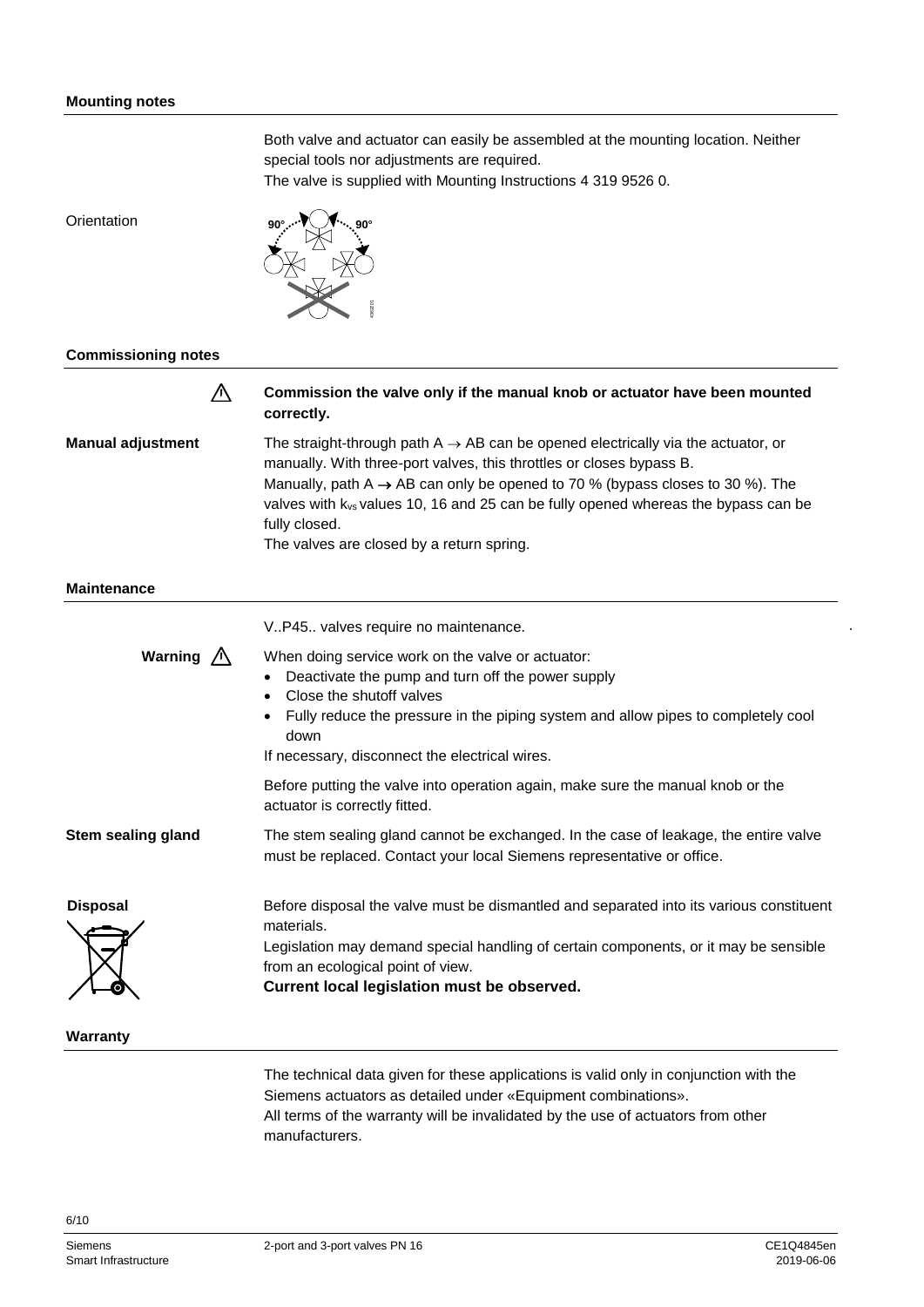| <b>Functional data</b> | PN class                            |                         | PN 16 to EN 1333                                   |  |  |  |  |  |  |
|------------------------|-------------------------------------|-------------------------|----------------------------------------------------|--|--|--|--|--|--|
|                        | Permissible operating pressure      |                         | 1600 kPa (16 bar) to ISO 7628 / EN 1333            |  |  |  |  |  |  |
|                        | Valve flow characteristic           |                         |                                                    |  |  |  |  |  |  |
|                        | Through-port $A \rightarrow AB$     | to $k_{vs}$ 6.3         | equal percentage; $n_{gl} = 2.2$ to VDI / VDE 2173 |  |  |  |  |  |  |
|                        | Through-port $A \rightarrow AB$     | from $k_{vs}$ 10 linear |                                                    |  |  |  |  |  |  |
|                        | Bypass $B \rightarrow AB$           |                         | linear                                             |  |  |  |  |  |  |
|                        | Leakage rate                        |                         | to DIN EN 1349                                     |  |  |  |  |  |  |
|                        | Through-port $A \rightarrow AB$     |                         | 00.02 % of k <sub>vs</sub> -value                  |  |  |  |  |  |  |
|                        | Bypass $B \rightarrow AB$           |                         | 00.02 % of k <sub>vs</sub> -value                  |  |  |  |  |  |  |
|                        | Permissible media                   |                         | low-temperature hot water, chilled water, water    |  |  |  |  |  |  |
|                        |                                     |                         | with anti-freeze                                   |  |  |  |  |  |  |
|                        |                                     |                         | recommendation: water treatment to VDI 2035        |  |  |  |  |  |  |
|                        | Medium temperature                  |                         | 1110 °C, short-term max. 120 °C                    |  |  |  |  |  |  |
|                        | Rangeability S <sub>v</sub>         |                         | >50 resp. >100 (refer to «Type summary»)           |  |  |  |  |  |  |
|                        | Nominal stroke                      |                         | 5.5 mm                                             |  |  |  |  |  |  |
| <b>Materials</b>       | Valve body                          |                         | bronze CC499K                                      |  |  |  |  |  |  |
|                        | Stem                                |                         | stainless steel                                    |  |  |  |  |  |  |
|                        | Plug, seat, gland                   |                         | brass                                              |  |  |  |  |  |  |
|                        | Sealing gland                       |                         | EPDM-O-rings                                       |  |  |  |  |  |  |
| Dimensions / Weight    | Dimensions                          |                         | refer to «Dimensions»                              |  |  |  |  |  |  |
|                        | Threaded connections                |                         |                                                    |  |  |  |  |  |  |
|                        |                                     |                         | Valve GB to ISO 228-1                              |  |  |  |  |  |  |
|                        |                                     |                         | Screwed fittings R/Rp to ISO 7-1, G to ISO 228-1   |  |  |  |  |  |  |
|                        | Actuator connection                 |                         | G 3/4"                                             |  |  |  |  |  |  |
|                        | Weight                              |                         | refer to «Dimensions»                              |  |  |  |  |  |  |
| Standards              | <b>Pressure Equipment Directive</b> |                         | PED 97/23/EC                                       |  |  |  |  |  |  |
|                        | <b>Pressure Accessories</b>         |                         | as per article 1, section 2.1.4                    |  |  |  |  |  |  |
|                        | Fluid group 2                       |                         | without CE-marking as per article 3, section 3     |  |  |  |  |  |  |
|                        |                                     |                         | (sound engineering practice)                       |  |  |  |  |  |  |
|                        | Environmental compatibility         |                         | ISO 14001 (Environment)                            |  |  |  |  |  |  |
|                        |                                     |                         | ISO 9001 (Quality)                                 |  |  |  |  |  |  |
|                        |                                     |                         | SN 36350 (Environmentally compatible               |  |  |  |  |  |  |
|                        |                                     |                         | products)                                          |  |  |  |  |  |  |
|                        |                                     |                         | RL 2002/95/EG (RoHS)                               |  |  |  |  |  |  |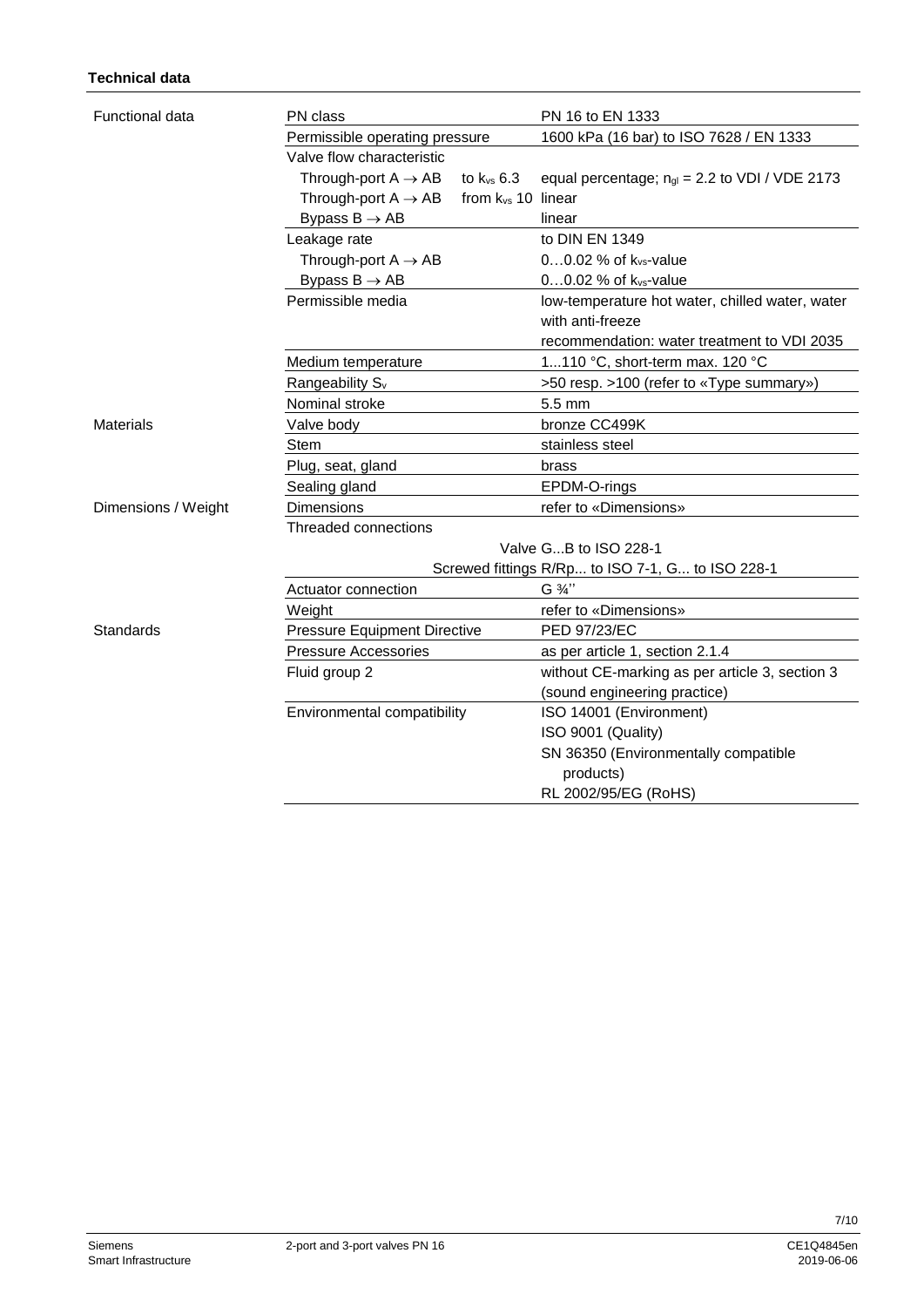# **2-port valves**



**3-port valves** 



G



| <b>Type reference</b> | <b>DN</b> | G                   | н     | H1   | H <sub>2</sub> | L1   | L2   | L4   | Weight |
|-----------------------|-----------|---------------------|-------|------|----------------|------|------|------|--------|
|                       |           | [inch]              | [mm]  | [mm] | [mm]           | [mm] | [mm] | [mm] | [kg]   |
| VVP459.10-0.631.6     | 10        | $G \frac{1}{2}B$    |       | 44.9 | $\approx 54$   | 60   | 30   | 20   | 0.26   |
| VVP459.15-2.5         | 15        | $G \frac{3}{4}B$    | > 200 | 44.9 | $\approx 54$   | 65   | 32,5 | 20   | 0.30   |
| VVP459.20-4           | 20        | G <sub>1</sub> B    |       | 48.9 | $\approx 58$   | 80   | 40   | 24   | 0.42   |
| VVP459.25-6.3         |           | G 1 <sup>/4</sup> B |       | 51   | $\approx 60$   | 80   | 40   | 49   | 0.76   |
| VVP459.25-10          |           | G $1\frac{1}{2}B$   |       | 62.5 | $\approx 71$   | 105  | 52.5 | 62.5 | 1.40   |
| VVP459.32-16          | 32        | G <sub>2B</sub>     | > 280 | 69   | $\approx 78$   | 105  | 52.5 | 63.5 | 1.95   |
| VVP459.40-25          | 40        | G 2¼B               |       | 72   | $\approx 81$   | 130  | 65   | 76   | 2.75   |
|                       |           | 25                  |       |      |                |      |      |      |        |



| Type reference    | <b>DN</b> | G                | н     | H1   | H <sub>2</sub> | L1   | L2   | L3   | Weight |
|-------------------|-----------|------------------|-------|------|----------------|------|------|------|--------|
|                   |           | [inch]           | [mm]  | [mm] | [mm]           | [mm] | [mm] | [mm] | [kg]   |
| VXP459.10-0.631.6 | 10        | $G \frac{1}{2}B$ |       | 44.9 | $\approx 54$   | 60   | 30   | 30   | 0.28   |
| VXP459.15-2.5     | 15        | $G \frac{3}{4}B$ |       | 44.9 | $\approx 54$   | 65   | 32.5 | 32.5 | 0.34   |
| VXP459.20-4       | 20        | G <sub>1B</sub>  | > 200 | 48.9 | $\approx$ 58   | 80   | 40   | 40   | 0.48   |
| VXP459.25-6.3     | 25        | G 1¼B            |       | 51   | $\approx 60$   | 80   | 40   | 40   | 0.64   |
| VXP459.25-10      | 25        | G 1½B            |       | 62.5 | $\approx 81$   | 105  | 52.5 | 52.5 | 1.20   |
| VXP459.32-16      | 32        | G <sub>2B</sub>  | > 280 | 69   | $\approx 88$   | 105  | 52.5 | 52.5 | 1.60   |
| VXP459.40-25      | 40        | G 2¼B            |       | 72   | $\approx 91$   | 130  | 65   | 65   | 2.30   |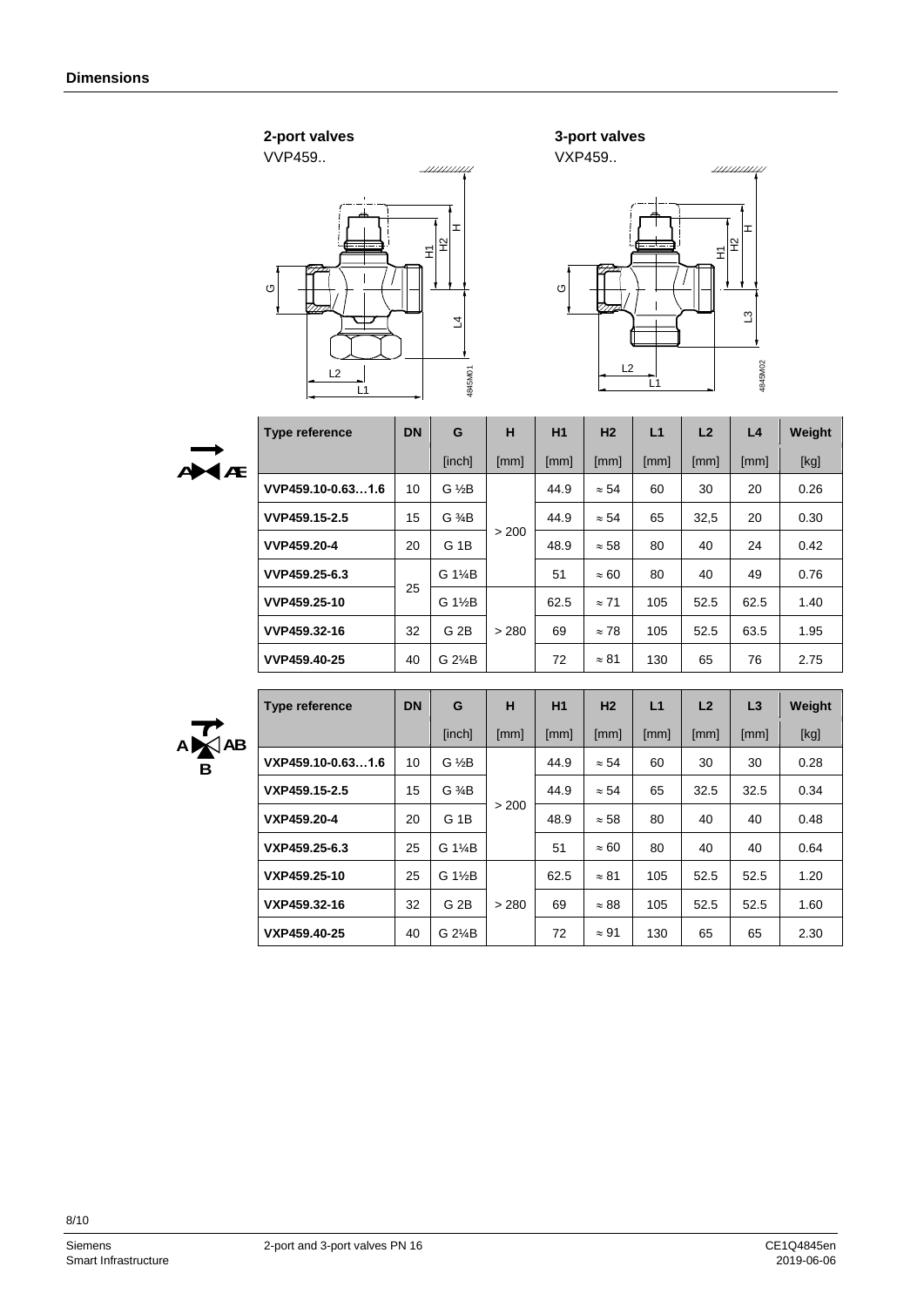| Sets of screwed fittings with flat<br>seal<br>available from Siemens<br>ALG2: set of 2 threaded fittings<br>ALG3: set of 3 threaded fittings |                                                                                                                                                                 | <b>ALG132</b><br><b>ALG133</b><br><b>ALG142</b><br><b>ALG143</b>                                           | pipe side with R<br>external threads  | 4847Z09<br>O<br>$\propto$ |
|----------------------------------------------------------------------------------------------------------------------------------------------|-----------------------------------------------------------------------------------------------------------------------------------------------------------------|------------------------------------------------------------------------------------------------------------|---------------------------------------|---------------------------|
|                                                                                                                                              | <b>ALG152</b><br><b>ALG153</b><br><b>ALG202</b><br><b>ALG203</b><br><b>ALG252</b><br><b>ALG253</b><br><b>ALG322</b><br>ALG323<br><b>ALG402</b><br><b>ALG403</b> | ALG152B<br>ALG153B<br>ALG202B<br>ALG203B<br>ALG252B<br>ALG253B<br>ALG322B<br>ALG323B<br>ALG402B<br>ALG403B | pipe side with Rp<br>internal threads | 4847Z10<br>مم<br>- 0      |
| <b>Compression fittings</b><br>(available from suppliers to the<br>trade)                                                                    | SERTO SO 00021                                                                                                                                                  |                                                                                                            |                                       | $\Omega$<br>rη<br>4843Z05 |

| Type ALG                      |                | for valve type    | <b>DN</b> | G                                 | $\mathsf{R}$   | <b>Rp</b>                    |                              | T.           | <b>Type SERTO</b><br>SO 00021 <sup>1)</sup> | D   |
|-------------------------------|----------------|-------------------|-----------|-----------------------------------|----------------|------------------------------|------------------------------|--------------|---------------------------------------------|-----|
| <b>Malleable cast</b><br>iron | Brass $1$      |                   |           | [Inch]                            | [Inch]         | [Inch]                       | [mm]                         | [mm]         | www.serto.com                               | [mm |
|                               | <b>ALG132</b>  | VVP459.10-0.631.6 |           |                                   |                |                              |                              |              | SO 00021-12-1/2"                            | 12  |
|                               | <b>ALG133</b>  | VXP459.10-0.631.6 | 10        | $G\frac{1}{2}$                    | $R\frac{3}{8}$ |                              | $\approx 24$                 | $\approx 9$  | SO 00021-14-1/2"                            | 14  |
|                               | <b>ALG142</b>  | VVP459.15-2.5     |           |                                   |                |                              | $\approx$                    |              | SO 00021-17-3/4"                            | 17  |
|                               | <b>ALG143</b>  | VXP459.15-2.5     | 15        | G <sup>3</sup> / <sub>4</sub>     | $R\frac{1}{2}$ |                              | 29,5                         | $\approx$ 12 | SO 00021-18-3/4"                            | 18  |
| <b>ALG152</b>                 | <b>ALG152B</b> | VVP459.20-4       |           |                                   |                |                              |                              |              |                                             |     |
| <b>ALG153</b>                 | <b>ALG153B</b> | VXP459.20-4       | 20        | G <sub>1</sub><br>$Rp\frac{1}{2}$ |                | $\approx 23$<br>$\approx$ 13 |                              |              |                                             |     |
| <b>ALG202</b>                 | <b>ALG202B</b> | VVP459.25-6.3     |           |                                   |                |                              |                              | $\approx$ 15 |                                             |     |
| <b>ALG203</b>                 | <b>ALG203B</b> | VXP459.25-6.3     |           | $G1\frac{1}{4}$                   |                | $Rp\frac{3}{4}$              | $\approx 25$                 |              |                                             |     |
| <b>ALG252</b>                 | <b>ALG252B</b> | VVP459.25-10      | 25        |                                   |                |                              | $\approx$ 27<br>$\approx$ 17 |              |                                             |     |
| <b>ALG253</b>                 | <b>ALG253B</b> | VXP459.25-10      |           | $G1\frac{1}{2}$                   |                | Rp1                          |                              |              |                                             |     |
| <b>ALG322</b>                 | <b>ALG322B</b> | VVP459.32-16      | 32        | G <sub>2</sub>                    |                | $Rp1\frac{1}{4}$             | $\approx 32$                 | $\approx$ 19 |                                             |     |
| <b>ALG323</b>                 | <b>ALG323B</b> | VXP459.32-16      |           |                                   |                |                              |                              |              |                                             |     |
| <b>ALG402</b>                 | <b>ALG402B</b> | VVP459.40-25      |           |                                   |                |                              |                              |              |                                             |     |
| <b>ALG403</b>                 | <b>ALG403B</b> | VXP459.40-25      | 40        | $G2\frac{1}{4}$                   |                | $Rp1\frac{1}{2}$             | $\approx 32$                 | $\approx$ 19 |                                             |     |

1) Medium temperature: max.100 °C

2) SO 00021-17.. and SO 00021-18 on request

- On valve side: cylindrical thread to ISO 228-1
- On pipe side: with cylindrical thread to ISO 7-1
- ALG..B for media temperatures up to 100 °C